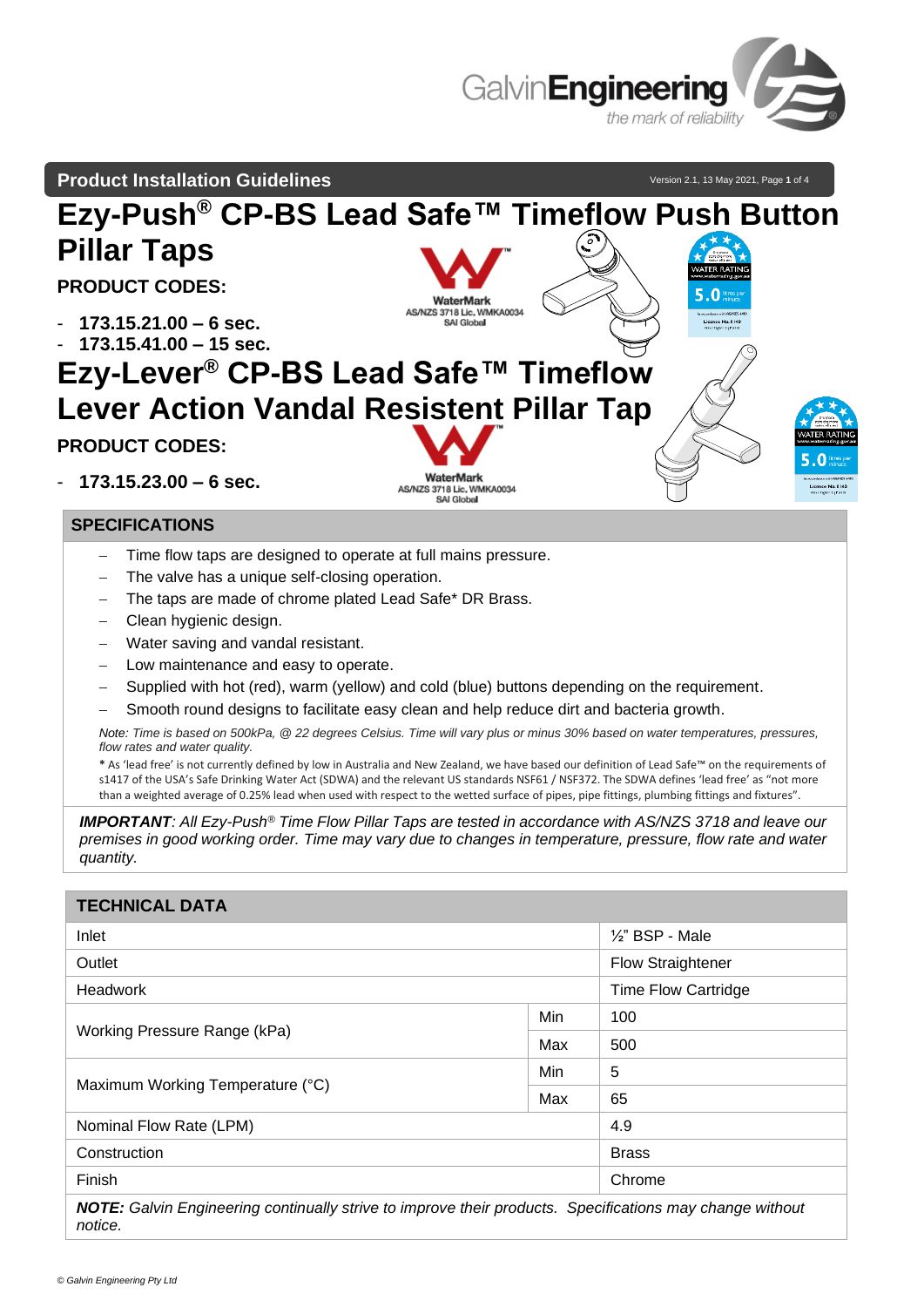## **TOOLS REQUIRED**

- − Power drill
- − Spanner or adjustable crescent
- − Screw driver

# **PRE-INSTALLATION**

### MOUNTING DETAILS – HOLE CENTRES

− If the mounting holes do not already exist, mark out and drill the holes in the bench/trough, as shown in roughin dimensions.

*Note: Before installation, all lines must be flushed. We recommend that a line strainer be installed prior to Ezy-Push Time Flow Pillar taps to eliminate any foreign material.*

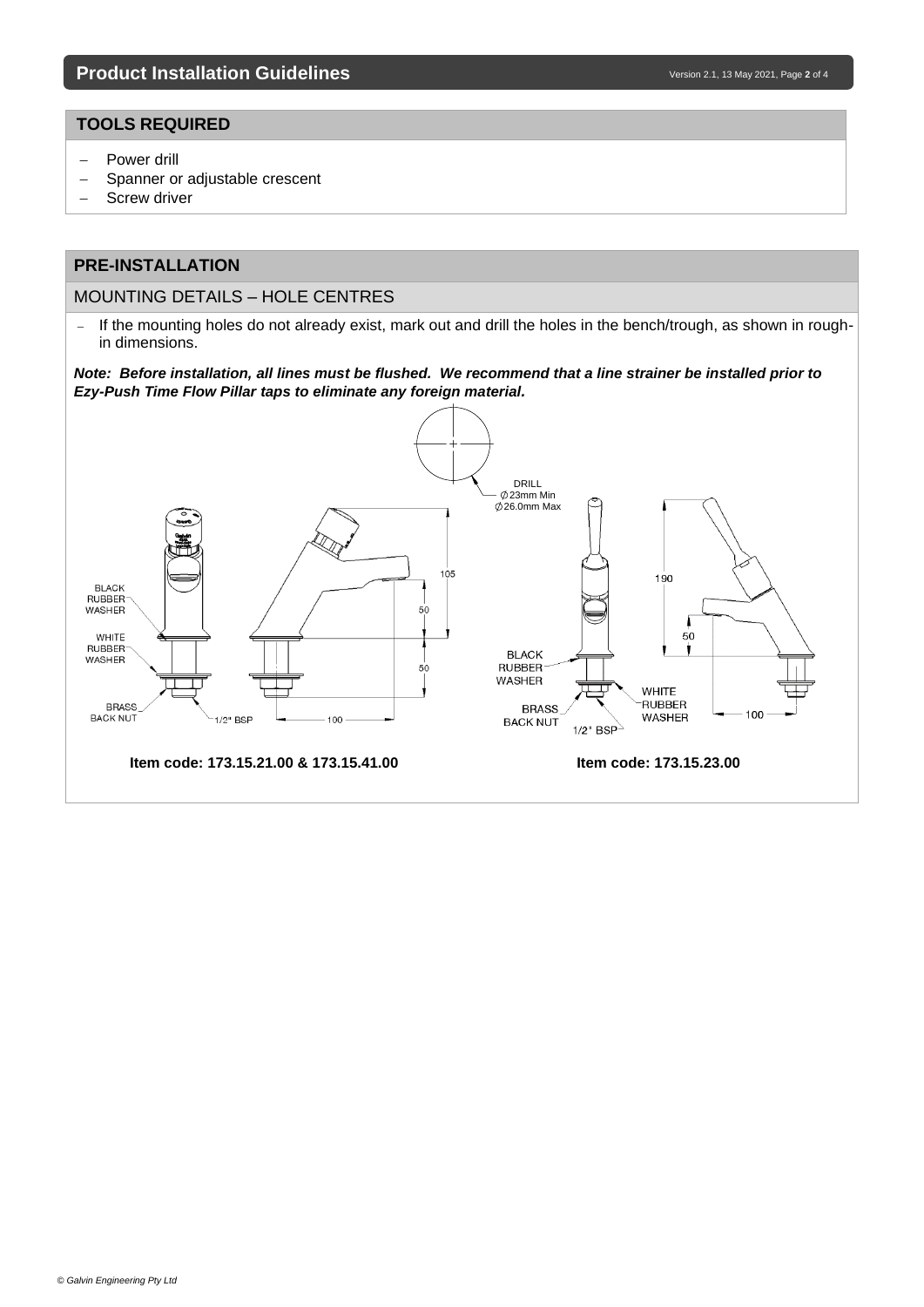## **INSTALLATION**

*IMPORTANT: Galvin Engineering products must be installed in accordance with these installation instructions and in accordance with AS/NZS 3500, the PCA and your local regulatory requirements. Water and/or electrical supply conditions must also comply to the applicable national and/or state standards. Failing to comply with these provisions shall void the product warranty and may affect the performance of the product.*



#### **3. Testing**

- Once fitted, connect the water lines & turn on water.
- − Check for leaks and correct operation.